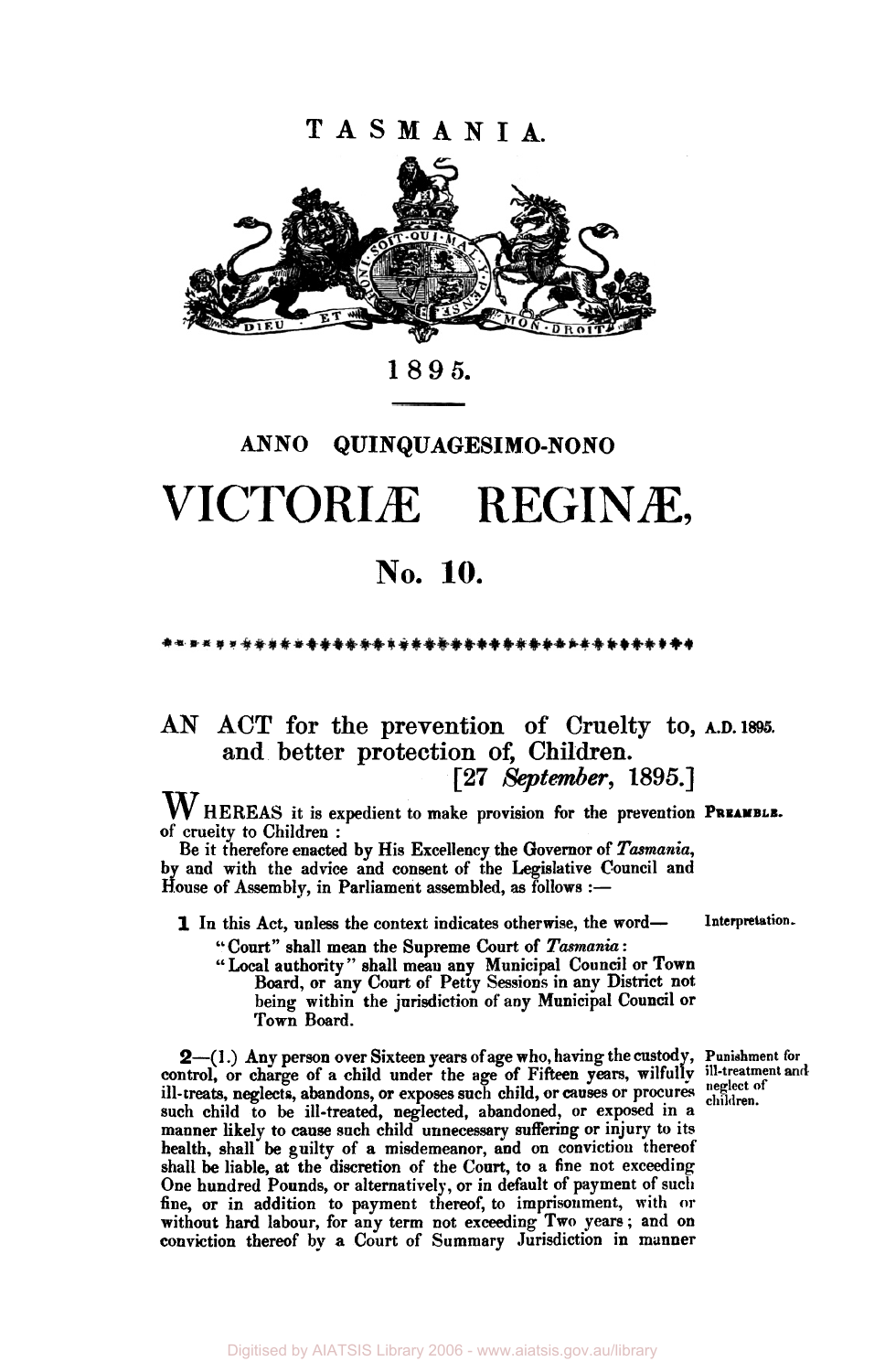#### *Cruelty to Children Prevention.*

**A.D..1895.** provided by *The Magistrates Summary Procedure Act,* shall be liable, at the discretion of the Court, to a fine not exceeding Twentyfive Pounds, or alternatively, or in default of payment of such fine, or in addition thereto, to imprisonment, with or without hard labour, for any term not exceeding Six months.

(2.) A person may be convicted of **an** offence under this Section notwithstanding the death of the child in respect of whom the offence is committed.

(3.) If it be proved that a **person** convicted under this Section was interested in any sum of money accruable or payable in the event of the death of the child, and had knowledge that such sum of money was accruing or becoming payable, the Court may in its discretion increase the amount of the said fine so that the fine shall not exceed Two hundred Pounds, or may sentence the person convicted to imprisonment for any term not exceeding Five years. Such interest **as** aforesaid in any sum of money accruable or payable in the event of the death of the child shall be charged in the information and put to the jury in the same way, *as* far as may be, **as** a previous conviction is now charged and put.

#### **3** Any person who-

- I. Causes or procures any child under the age of Fifteen years to be in any street for the purpose of begging or receiving alms, or of inducing the giving of alms, whether under the pretence of singing, playing, performing, offering any thing for sale, or otherwise ; or
- **II.** Causes or procures any child under the age of Fifteen years to be in any street, **'or** in any premises licensed for the sale of any intoxicating liquor, other than premises licensed according to law for public entertainments, for the purpose of singing, playing, or performing for profit, or offering anything for sale, between Nine **P.M.** and Five **A.M.;** or
- **III.** Causes **or** procures any child under the age of Twelve years to be at any time in any street, or in any premises licensed for the sale of any intoxicating liquor, for the purpose *of*  singing, playing, or performing for profit, or to be on the streets between the hours of Seven **P.M.** and Six **A.M.** for the purpose of offering anything for sale,-

shall **on** conviction thereof by a Court of Summary Jurisdiction in manner provided by *The Magistrates Summary Procedure Act,* be liable, at the discretion of the Court, to a fine not exceeding Twentyfive Pounds, or alternatively, or in default of payment of the said fine, or in addition thereto, **to** imprisonment, with or without hard labour, for any term not exceeding Three months.

Provided, that any local authority may, if they think it necessary or desirable so to do, from time to time by By-law extend or restrict the hours mentioned in Sub-sections **II.** and **III.** of this Section, either on every day or on any specified day or days of the week, and either as to the whole of their district or as to any specified area therein.

Taking of offender  $\triangleq$  (1.) Any constable may take into custody without warrant any into custody, and person who, within view of such constable, commits an offence under **into** *custody,* **and** person who, within view of such constable, **commits** an offence under protection of this Act, where the name and residence of such person are unknown to such constable and cannot be ascertained by such constable; and any constable may take to a place of safety any child in respect of whom an offence under Section Two or Sub-section I. *of* Section **Three**  of this Act has been committed, and the child may there be detained

 $\frac{1895}{\cdot}$ 

**Power to increase fine where offender interested in death of child.** 

**Restrictions on em loyment of chi dren.**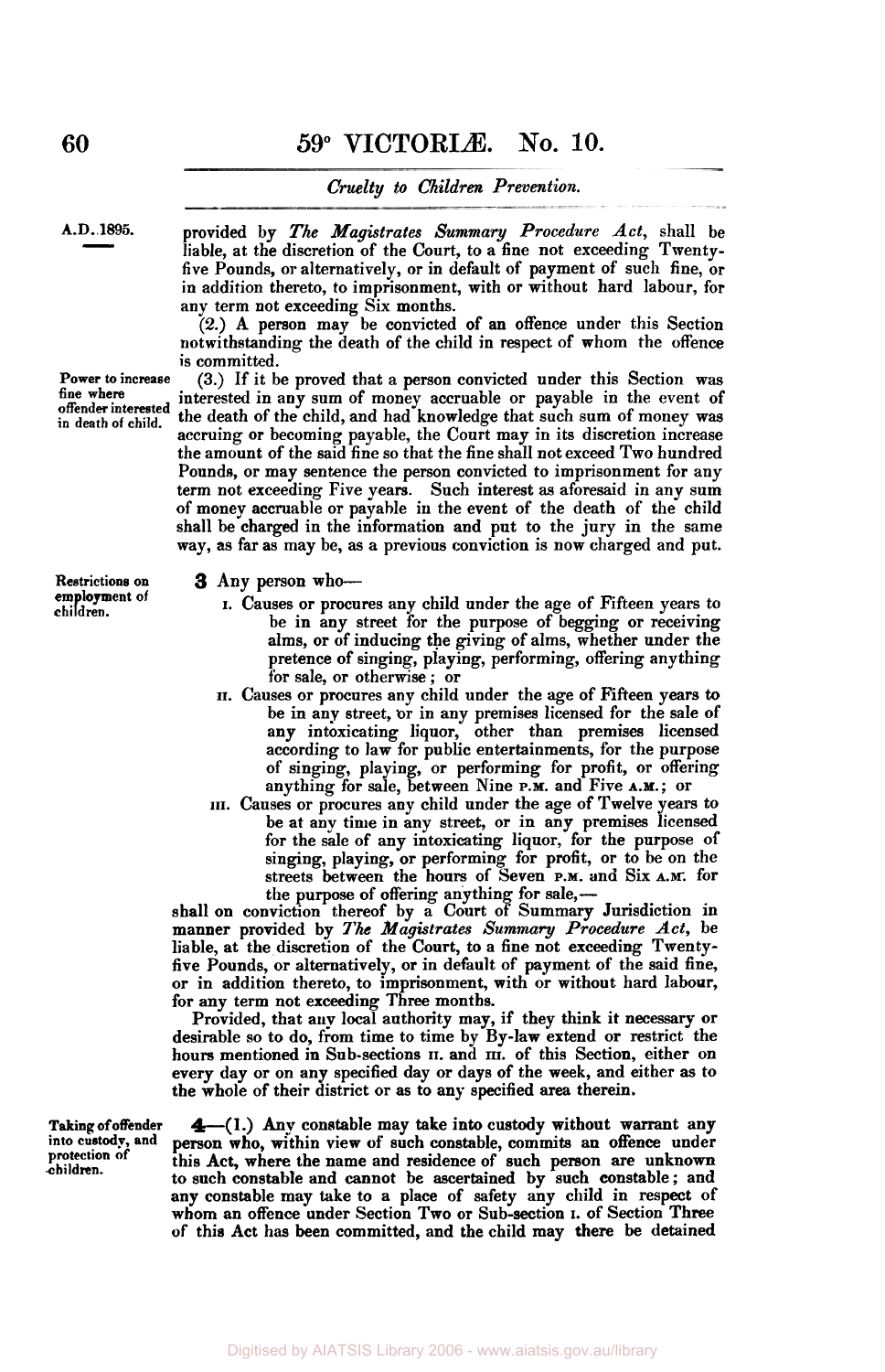#### *Cruelty to Children Prevention.*

until it can be brought before **a** Court of Summary Jurisdiction ; and **A-D. 1895.**  such Court may cause the child to be dealt with as circumstances may admit and require, until the charge made against any person in respect of the said offence has been determined by the committal for trial, or conviction, or discharge of such person.  $-$  1895.

**(2.)** Where a constable arrests any person without warrant in pursuance of this Section, the Inspector or constable in charge of the Station to which such person is conveyed shall, unless in his belief the release of such person on bail would tend to defeat the ends of justice, or to cause injury or danger to the child against whom the offence is alleged to have been committed, release the person arrested, on his entering into such a recognizance, with or without sureties, as may in his judgment be required to secure the attendance of such person upon the hearing of the charge.

5-(1.) Where a person having the custody or control of any child, **Disposal of** child being a boy under the age of Fourteen or a girl under the age of Fifteen **by order of Court**  years, has been-

- I. Convicted of committing in respect of such child an offence under Section **Two** of' this Act, or any offence involving bodily injury to the child, and punishable with penal servitude ; or
- **II.** Committed for trial for any such offence ; or
- III. Bound over to keep the peace towards such child ;

any person may bring such child before a Police or Stipendiary Magistrate, or any Two Justices of the Peace sitting in Petty Sessions, and such Magistrate or Justices of the Peace, if satisfied on inquiry that it is expedient so to deal with the child, may order that the child be taken out of the custody of such person and committed to the charge of a relation of the child, or some other fit person named by the Magistrate or Justices, such relation or other person being willing to undertake such charge until it attains the age of Fourteen **years,** or, in the *case* of a girl, Fourteen years, or in either case for any shorter period ; and may, either upon or without the application of any person, from time to time renew, vary, and revoke any such Order : Provided, that no Order shall be made under this Section unless **a** parent of the child is under committal for trial for having been, or has been proved to have been, party or privy to the offence, or has been bound over to keep the peace towards such child.

**(2.)** Any person to whom **a** child is **so** committed shall, whilst the Order is in force, have the like control over the child **as** if he were its parent, and shall be responsible for its maintenance; and the child shall continue under the control of such person notwithstanding that it is claimed by its parent. And any Court having power so to commit a child shall have power to make the like Orders on the parent of the child to contribute to its maintenance during such period as aforesaid as if the child were detained under any law relating to Industrial or Training Schools ; and such Orders may be made on the complaint or application of the person **to** whom the child is for the time being committed, and the sums contributed by the parent shall be paid to such person **as** the Court may name, and be applied for the maintenance of the child. In determining on the person to whom the child shall be so committed, the Court shall endeavour to ascertain the religious persuasion to which the child belongs, and shall, if possible, select **a**  person of the same religious persuasion, and such religious persuasion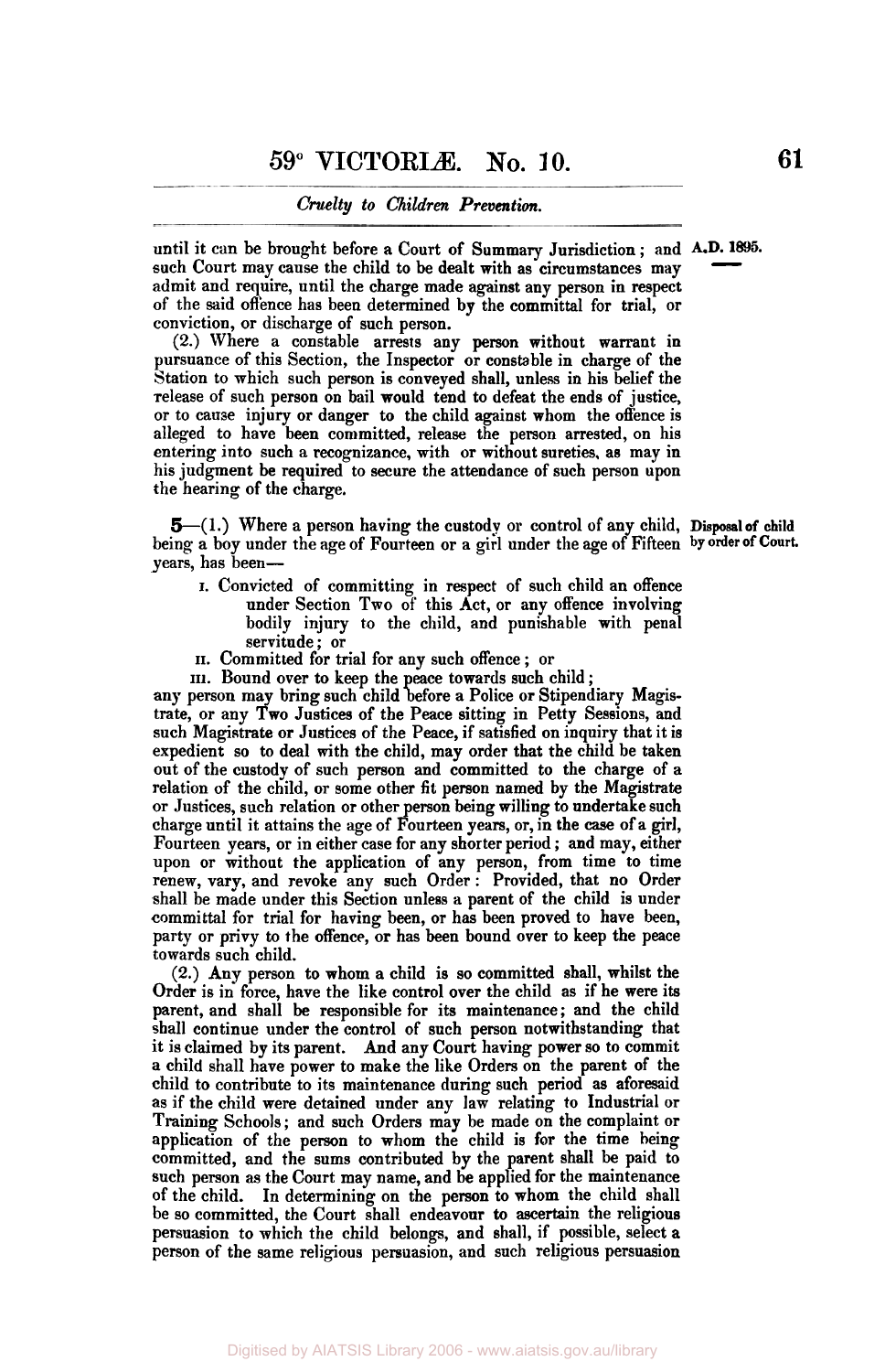#### *Cruelty to Children Prevention.*

**A.D. 1895.**   $\frac{1895.}{\frac{1}{2}}$ 

shall be specified in the Order ; and in any case where the child has been placed, pursuant to any such Order, with **a** person not of the same religious persuasion as that to which the child belongs, the Court shall, on the application of any person in that behalf, and on its appearing that a fit person of the same religious persuasion is willing to undertake the charge, make an Order to secure his being placed with a person of the same religious persuasion. Provided, that if the Order to commit the child to the charge of some relation or other person be made in respect of any person having **been** committed for trial for an offence, the Court shall not be empowered to order the parent of the child to contribute to its maintenance prior to the trial of such person ; and if he be acquitted of such charge, or if such charge be dismissed for want of prosecution, then any Order that may have been made under this Section shall forthwith be void, except with regard to anything which may have been lawfully done under it.

**(3.)** The Attorney-General may at any time. in his discretion, discharge a child from the custody of any person to whom it is committed in pursuance of this Section, either absolutely or on such conditions **as** he approves, and may, if he shall think fit, from time to time make, alter, or revoke rules in relation to children so committed to any person, and to the duties **of** such persons with respect to such children.

**Power of search. 6-** (1.) If it appears to any Police or Stipendiary Magistrate or to any Two Justices of the Peace, on information made before him or them on oath by any person **who,** in the opinion of the Magistrate or Justices, is *bona fide* acting in the interest of any child, being a boy under the age of Fourteen years, or a girl under the age of Sixteen years, has been or is being ill-treated or neglected in any place within the jurisdiction of such Magistrate or Justices in a manner likely to cause the child unnecessary suffering or to be injurious to its health, such Magistrate or Justices may issue **a** warrant authorising any person named therein to search for such child ; and, if it is found to have been or to be ill-treated or neglected in manner aforesaid, to take it to and detain it in a place of safety until it can be brought before a Court of Summary Jurisdiction; and the Court before whom the child is brought may cause it to be dealt with in the manner provided by Section Four : Provided always, that the powers hereinbefore conferred on any Two Justices may be exercised by any One Justice if, upon the information, it appears to him to be **a** case of urgency.

**(2.)** The Magistrate, or Justices, or Justice issuing such **warrant**  may by the same warrant cause any person accused of any offence in respect of the child to be apprehended and brought before a Justice, and proceedings to be taken for punishing such person according **to**  law.

**(3.)** Any person authorised by warrant under this Section to **search**  for any child, and to take it and detain it in a place of safety, may enter (if need be by force) any house, building, or other place specified in the warrant, and may remove the child therefrom.

**(4.)** Provided always, that every warrant issued under this Section shall be addressed to and executed by some Superintendent, Inspector, or other superior officer of Police, who shall be accompanied by the person making the information, if such person **so** desire, unless the Magistrate, Justices, or Justice otherwise direct, and may also, if the Magistrate, Justices, or Justice so direct, be accompanied by a Medical Practitioner.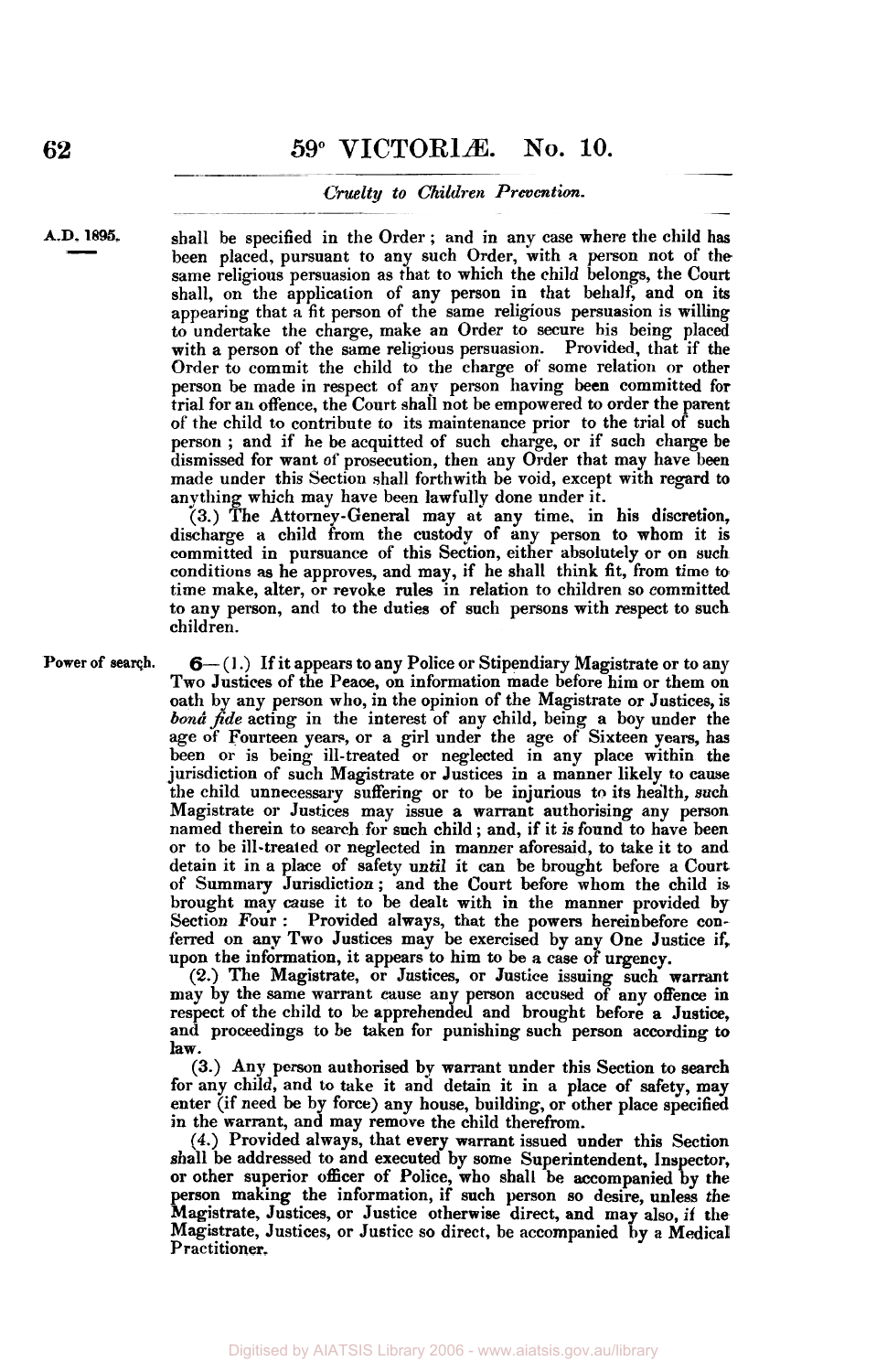### **59° VICTORIAE. No. 10. 63**

#### *Cruelty to Children Prevention.*

*7* In any proceeding against any person for an offence under this **A-D.1895-**  Cruelty to Children Prevention.<br>
7 In any proceeding against any person for an offence under this A.D. 1895.<br>
Act, such person shall be competent, but not compellable, to give **Evidence** of<br>
period and the wife or husband evidence, and the wife or husband of such person may be required to **accused person.**  attend to give evidence as an ordinary witness in the *case,* and shall be competent, but not compellable, to give evidence.

*8* Where, in any proceeding against any person for an offence under **Evidence by child**  this Act, the child in respect of whom the offence is charged to have **of tender years.**  been committed, or any other child of tender years who is tendered **as**  a witness, does not in the opinion of the Court or the Magistrate or Justices understand the nature of an oath, the evidence of such child may be received though not given upon oath if, in the opinion of the Court or the Magistrate or Justices, such child is possessed of sufficient intelligence to justify the reception of the evidence, and understands the duty of speaking the truth. And the evidence of such child though not given on oath or affirmation, but otherwise taken and reduced into writing in accordance with the provisions of this Act, shall be deemed to be a deposition within the meaning of *The Magistrates Criminal .Procedure Act.* 

Provided that-

- I. A person shall not be liable to be convicted of the offence unless the testimony admitted by virtue of this Section, and given on behalf of the prosecution, is corroborated by some other material evidence in support thereof implicating the accused ; and
- **II.** Any child whose evidence is received as aforesaid, and who shall wilfully give false evidence, shall be liable to be prosecuted for such offence, and, on conviction thereof, may be punished in the manner provided by "The Juvenile Offenders Act."

**9** Where a person is charged with an offence under this Act in Presumption of respect of a child who is alleged in the charge or information to be age of child. under any specified age, and the child appears to the Court to be under that age, such child shall, for the purposes of this Act, be deemed to be under that age unless the contrary is proved.

**10** Nothing in this Act contained shall be construed to take away **Act** not **to take**  or affect the right of any parent, teacher, or other person having the **away right of**  lawful control or charge of a child, to administer punishment to such parent, &c. to child. child. **punishment. punishment.** 

other Act, or at common law, it may be prosecuted and punished either ceedings under under this Act or under the other Act, or at common law, so that no other Laws. person be punished twice for the same offence. **11** Where an offence against this Act is also punishable under any **Saving** for pro-

Protection of, Children Act, 1895." **12** This Act may be cited as '' The Prevention of Cruelty to, and Short **title.** 

> WILLIAM GRAHAME, JUN., GOVERNMENT PRINTER, TASMANIA.

Digitised by AIATSIS Library 2006 - www.aiatsis.gov.au/library